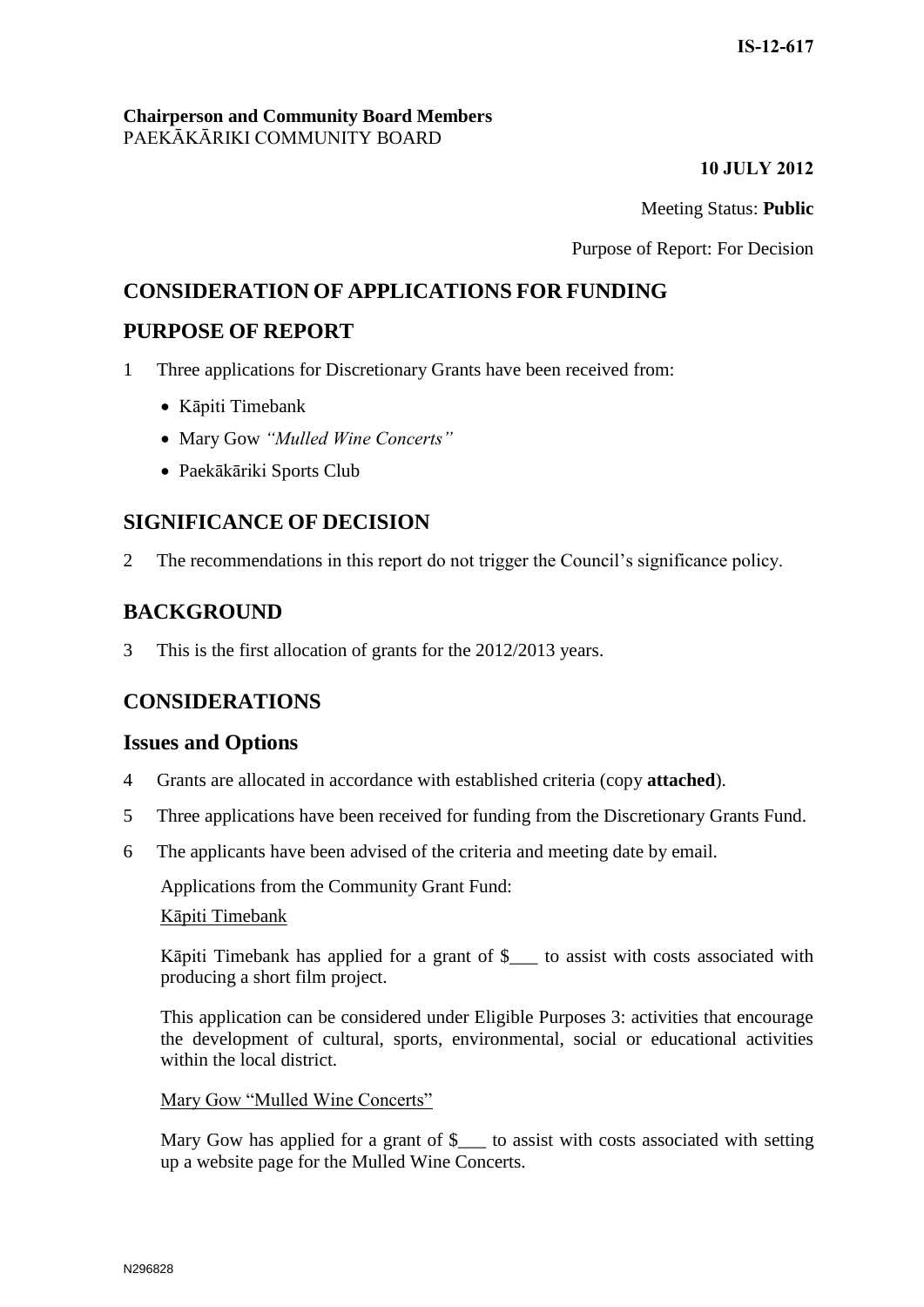This application can be considered under Eligible Purposes 3: activities that encourage the development of cultural, sports, environmental, social or educational activities within the local district.

### Paekākāriki Sports Club

Paekākāriki Sports Club has applied for a grant of \$\_\_\_ to assist with costs associated with purchasing new bibs for junior teams.

This application can be considered under Eligible Purposes 3: activities that encourage the development of cultural, sports, environmental, social or educational activities within the local district.

# **FINANCIAL CONSIDERATIONS**

| 2012/2013 Budget Allocation | <b>Total Allocated To Date</b> | <b>Total Available for Distribution</b> |
|-----------------------------|--------------------------------|-----------------------------------------|
| \$3,000                     | Nil                            | \$3,000                                 |

# **DELEGATIONS**

- 7 The Community Boards are delegated to:
	- *5.7 Consider and approve the allocation of community-based grant funds as deemed appropriate under their agreed criteria of both existing schemes and any granting schemes that may be approved through the Annual Plan process or the Long Term Council Community Plan (LTCCP) process.*

# **OTHER CONSIDERATIONS**

8 There are no legal, consultation, policy implications, publicity or any other considerations related to this report.

### **RECOMMENDATION**

- 9 That the Paekākāriki Community Board approves of a funding application from Kāpiti Timebank for **\$\_\_\_\_\_\_** to assist with costs associated with producing a short film project.
- 10 That the Paekākāriki Community Board approves of a funding application from Mary Gow *'Mulled Wine Concerts'* for **\$\_\_\_\_\_\_** to assist with costs associated with setting up a website page for the Mulled Wine Concerts.
- 11 That the Paekākāriki Community Board approves of a funding application from Paekākāriki Sports Club for **\$\_\_\_\_\_\_** to assist with costs associated with providing new bibs to all junior teams.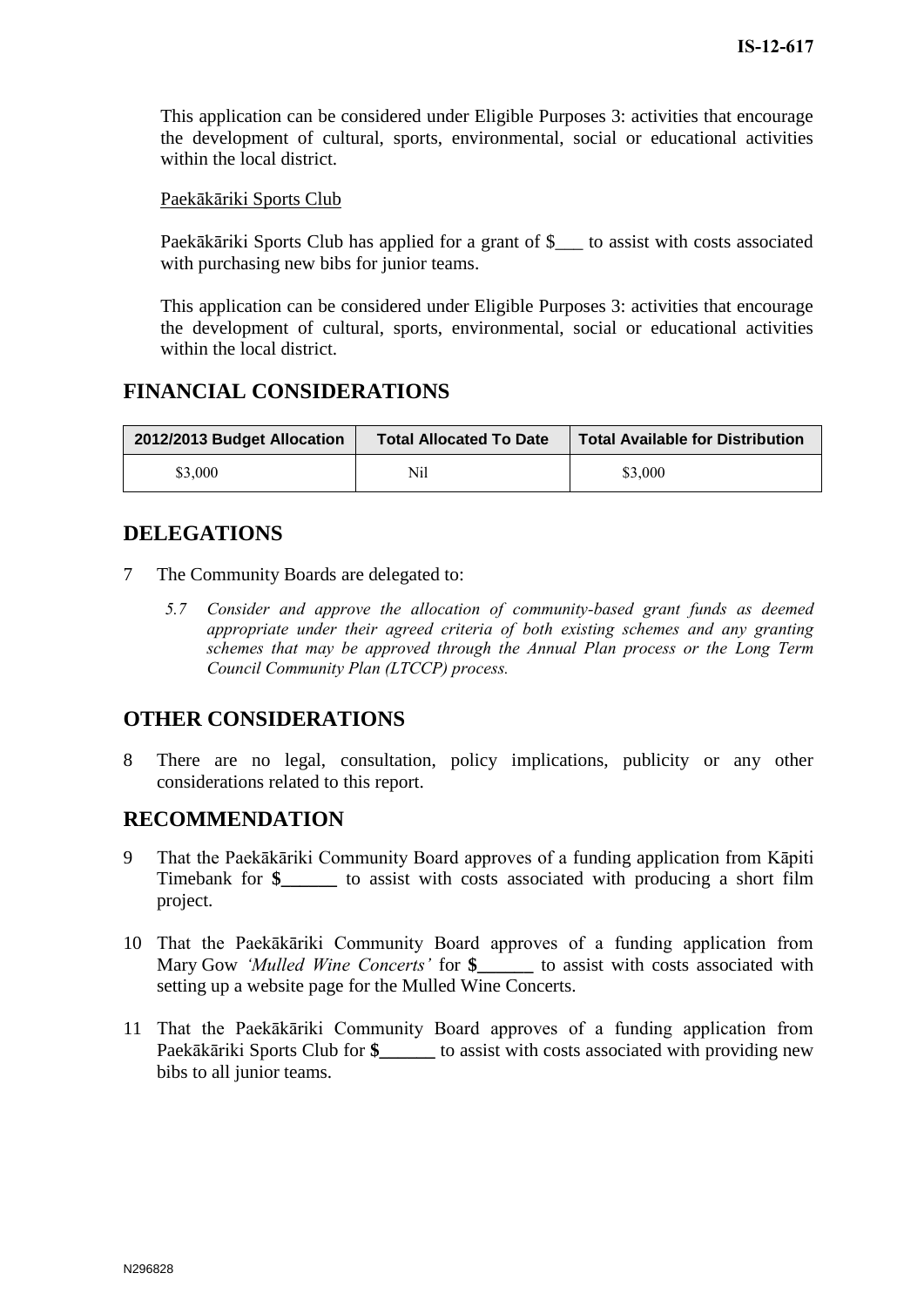Report prepared by: Approved for submission by:

**ACTING GROUP MANAGER INFRASTRUCTURE SERVICES**

# Marg Harris Matt Aitchison **EXECUTIVE SECRETARY INFRASTRUCTURE SERVICES**

## **ATTACHMENTS**

- Discretionary Grants Criteria
- Applications from:
	- o Kāpiti Timebank
	- o Mary Gow *(Mulled Wine Concerts)*
	- o Paekākāriki Sports Club
- Accountability report from:
	- o Paekākāriki Artists Collective *(Emily Boonen)*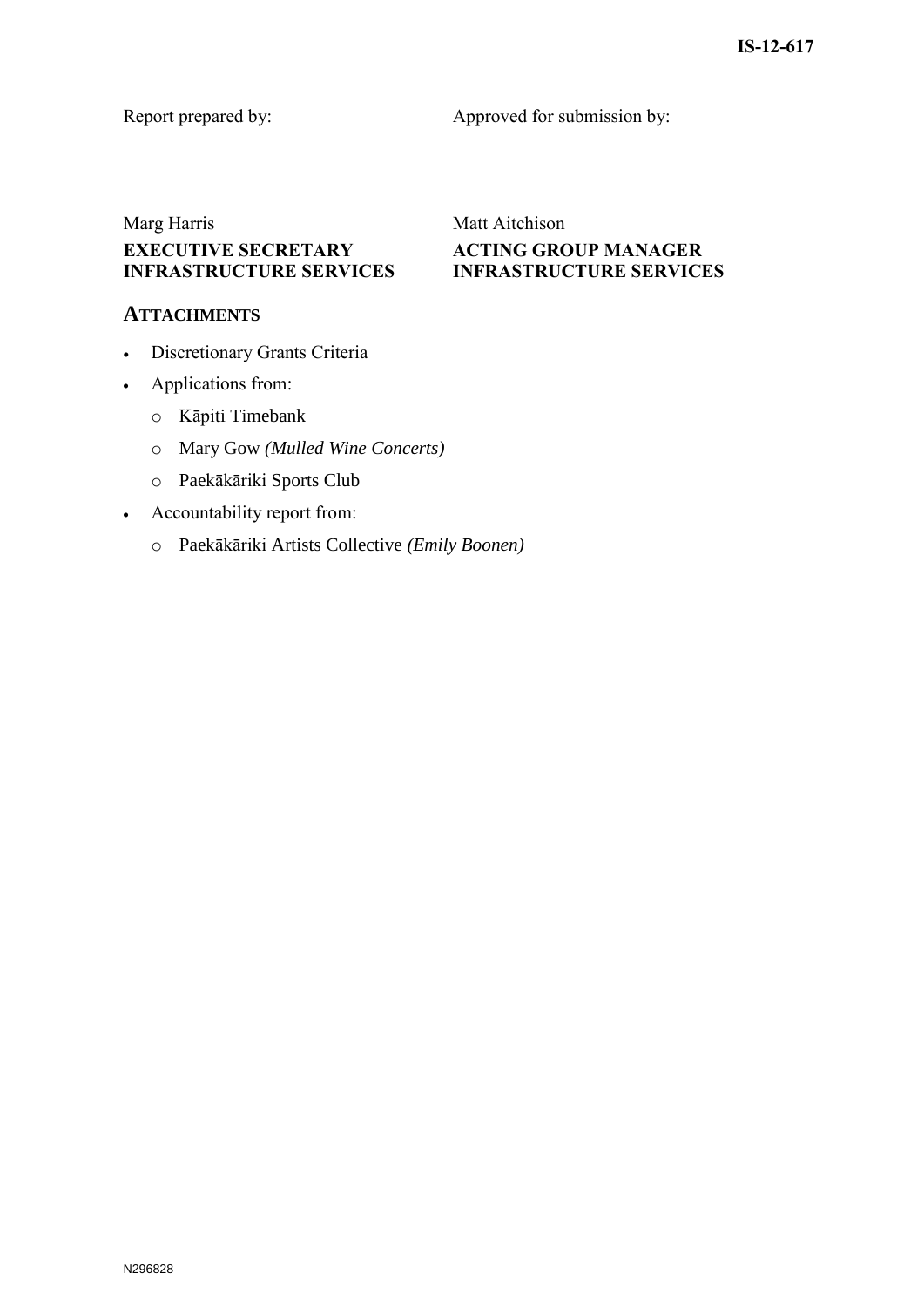## 2010-2013 PAEKAKARIKI COMMUNITY BOARD CRITERIA FOR DISCRETIONARY GRANTS

#### **Discretionary Grants**

The Paekakariki Community Board will consider the applications that support:

• community groups contributing directly<sup>1</sup> to wider community wellbeing – environmental, social, cultural and economic.

 $(1)$  this relates to community groups specifically set up to help people in the community and/ or improve the local environment. It does not include business development initiatives.)

- individual young people or youth organisations where there is an opportunity to excel at a range of cultural, educational, and sporting<sup>2</sup> achievements.  $(2)$  the Community Board will not consider applications relating sporting activities where there is potential for these to be funded by SPARC.)
- progressing the activities of community groups in the areas of culture, sport and recreation that advance the general enjoyment and wellbeing of the community<sup>3</sup>.  $(3)$  this relates to groups that while not having a particular focus on improving social wellbeing, do contribute to the general feel and enjoyment of the community – for example, a Music Society, a group set up to put on a concert or event, a sports club.)

#### **Eligible Groups**

- 1. Applicants who reside in Paekākāriki; or
- 2. Paekākāriki based organisations, or projects and organisations that demonstrate a clear benefit to Paekākāriki.
- 3. Churches and schools will be eligible in special circumstances.
- 4. Groups or individuals that are unable to receive sufficient grants from other sources because of the timeframe or because they are otherwise ineligible.
- 5. Groups must be non-profit making.
- 6. Purely recreational adult groups shall be eligible in relation to youth, the aged, people with disabilities or the socially disadvantaged or for unique historic occasions.

#### **Eligible Purposes**

- 1. Unique or infrequent events that are historically important to the area.
- 2. Special events that will promote the area and enhance opportunities within the area.
- 3. Activities that encourage the development of cultural, sports, environmental, social or educational activities within the local district.
- 4. Unique and specially meritorious events that meet none of these criteria, at the discretion of the Community Board.
- 5. Grant to partially or fully offset the cost of any Council permit, licence or resource consent fees on the basis that the proposed activity falls into a "worthy cause" category.
- 6. The remission of hall rental for "worthy causes" in line with Council policy that all remissions of hall rentals be accounted for by being funded as grants from approved grants budgets under the control of the Council or Community Board.